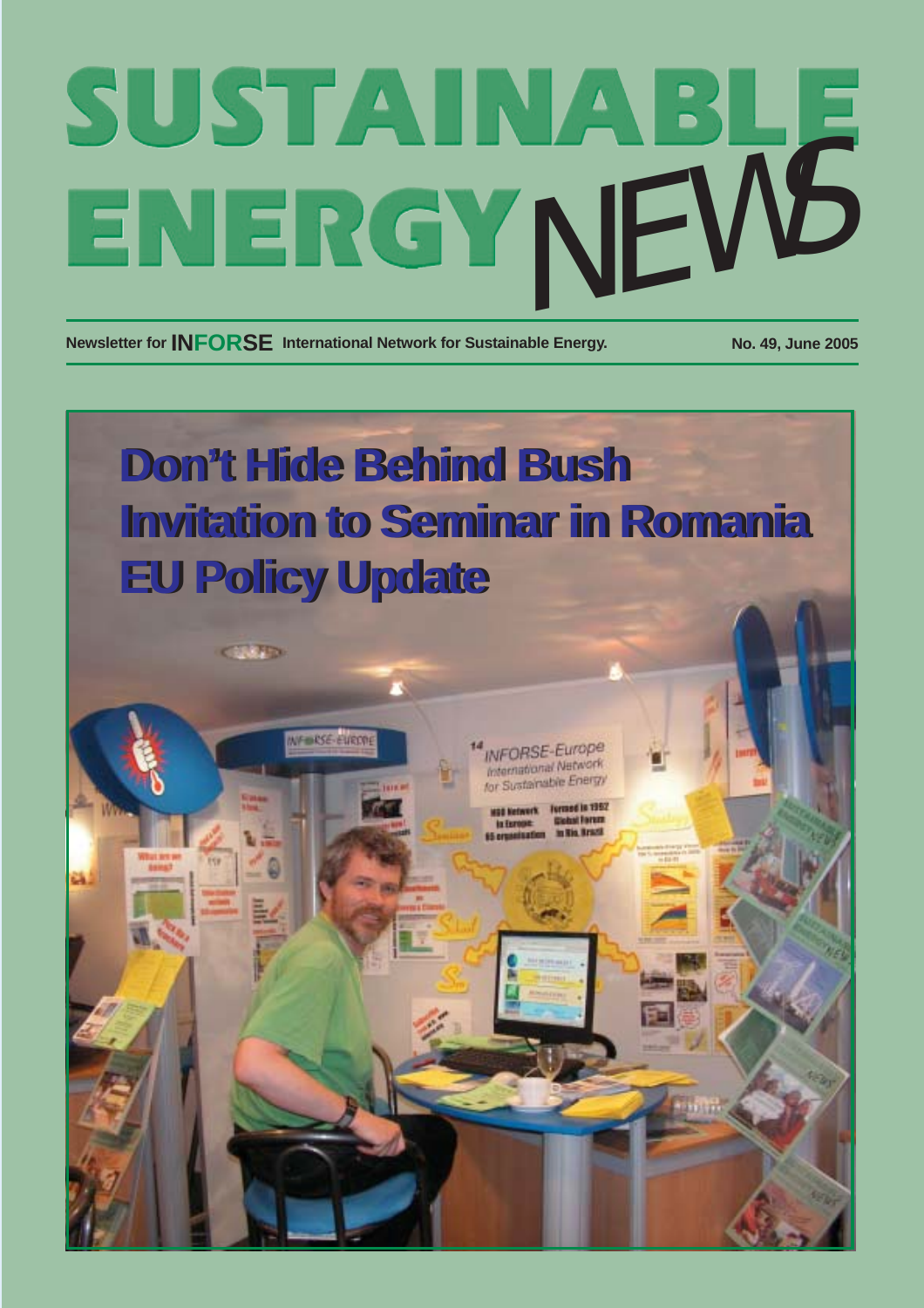

**International Network for Sustainable Energy (INFORSE)** *is a worldwide NGO network formed at the Global Forum in Rio de Janeiro, Brazil, 1992*

#### **Editorial Address:**

*Sustainable Energy News INFORSE-Europe Gl. Kirkevej 82, DK-8530 Hjortshøj, Denmark. Ph: +45-86-227000 Fax: +45-86-227096 E-mail: ove@inforse.org http://www.inforse.org/*

#### **Editors:**

*Gunnar Boye Olesen Judit Szoleczky Niki Fowler (text advice)*

#### **Advisory Board:**

*Emil Bedi, FAE, Slovakia Sécou Sarr, ENDA, Senegal Timothy Byakola, CDI, Uganda Richard Worthington, EA, S. Africa Raymond Myles, INSEDA, India Emilio La Rovere, LIMA, Brazil Roque Pedace, Rejima, Argentina D. Sukkumoed, SENT, Thailand*

**Deadline for the next issue:** *15. 08. 2005*

**Next issue:** *September 2005*

*The newsletter is quarterly. Feel free to use the information, but please state the source.*

#### **Annual subscription rate:**

*EUR 25/year. Plus bank cost at checks: EUR 10. The newsletter is free of charge to INFORSE members as long as possible.*

**Printed:** *Fjerritslev Tryk, Denmark in 1400 copies*



*Sustainable Energy News is supported by the European Commission DG Environment - Civil Society Support in 2005. The articles reflect the views of the authors and of INFORSE, not of the financial supporters.*

**Photo on the front page:** *- INFORSE-Europe exhibition at the EU Green Week 2005 Gunnar Boye Olesen, INFORSE-Europe Coordinator See article on p.4*

## **Don't Hide Behind the Bush**

If we want a reasonable stable climate for our children and grandchildren, we cannot wait much longer for strong reductions of greenhouse-gas emissions. This is the message coming with increasing force from a growing number of scientists. The EU has responded with a commitment to work for a reduction of man-made climate change to 2'C, probably enough to avoid the more serious effects of climate change. Now the crucial question is how to realise this commitment in a world with increasing fossil-fuel consumption, driven by increasing wealth in many parts of the world combined with resistance from the leaders of the largest greenhouse-gas emitter, the USA, to any serious reductions of greenhouse-gas emissions. Naturally, some people are asking why they should have to work hard to reduce emissions when a country with a small fraction of the world's population emits substantially more than any other country and shows little interest in reducing its emissions.

There are several good reasons for action, in spite of the resistance of the USA. Some of the most important of these reasons are:

- New efficient and low-carbon technologies are quickly taken up globally. The examples are almost endless, from compact fluorescent lamps (developed in the USA and Europe, now mainly made and used in China) to windpower (developed in Europe, now increasingly used in India and the USA). If we continue the development of renewable energy and energy efficiency, the solutions we use will be used globally, not the least in the newly industrialised countries that currently have the largest growths in emissions.
- Unfortunately, the inefficient technologies are also copied globally, such as the current inefficient cars and transport structures. The more we allow these systems to continue, the more they will be copied globally, leading to increasing global emissions.
- Recent years' rising and unstable fossil fuel prices show the economic benefits of energy efficiency and of renewable energy. Unfortunately, official analyses from EU, IEA (International Energy Agency), etc. that compare costs of fossil and non-fossil technologies continue to use oil prices from the last century and artificially inflated estimates of the costs of changing to energy efficiency and to renewable energy, resulting in unrealistically high estimates of costs of reducing  $CO<sub>2</sub>$  emissions. This must be corrected.
- Employment generated by renewable energy and energy-efficiency renovations is substantially higher than that supported by fossil- and nuclear energies. As major problems of Europeans' economies are linked with unemployment, major increases in the uses of renewable energy and energy efficiency should be part of the solutions to European unemployment problems independent of the climate questions. Similarly, public transport contributes much more to rates of employment than does individual car use, and should be promoted for this reason.
- Many nations, including the 25 EU countries, are increasingly dependent on imported fossil fuels. For all of these countries, the costs of an energy price crises can easily do much more harm than any greenhouse-gas reduction plan.

Let us hope that the EU countries and many others will follow a path to stabilise the climate with strong and concerted actions for energy efficiency and renewable energy, because of climate change as well as for many other reasons.

INFORSE's visions for sustainable energy development with renewable energy, energy efficiency, and efficient public transport show examples that point in this way.

Burnar Baye Oleven

Gunnar Boye Olesen Editor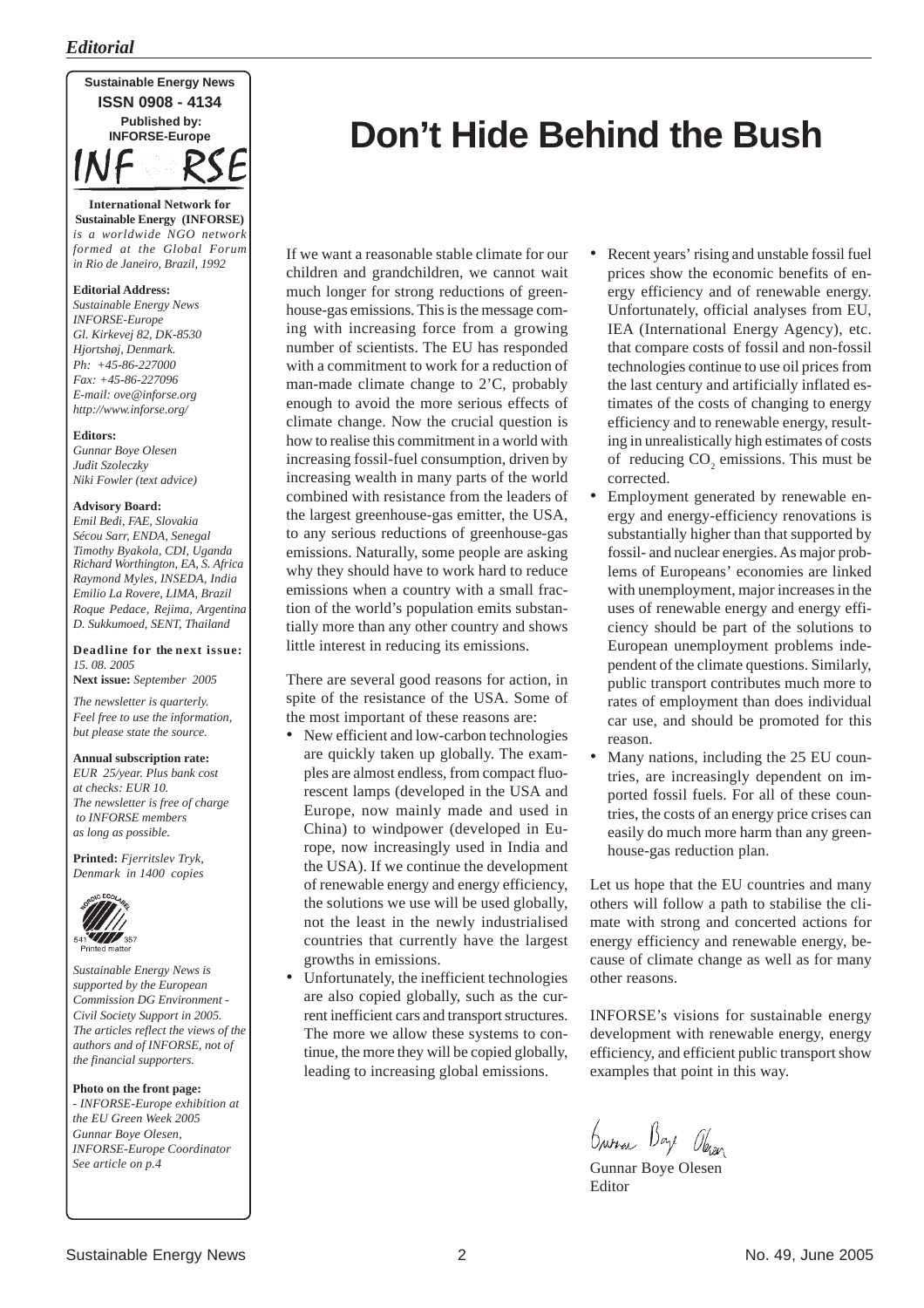

More than 30 people attended the seminar, which included presentations and discussions on European renewable energy targets; use of structural funds for energy efficiency and renewable energy; harmful subsidies; renewable energy in the internal electricity market; the possibilities for an EU-wide system for feedin tariffs for renewable electricity; problems with future EU research funds for renewable energy; and new versions of sustainable energy visions for EU.

*All presentations are now available online at www.inforse.org/europe.*



*Marc Timmer from EUFORES (left) and Gunnar Boye Olesen from INFORSE with the Seminar's brochure at the Green Week in June 2005.*

*EREF: European Renewable Energy Federation, the federation of renewable energy users www.eref-europe.org*

*EUFORES: European Forum for Renewable Energy Sources, a forum for parliamentarians and other citizens for renewable energy. www.eufores.org*

*See article on INFORSE-Europe's exhibition at the EU Green Week on page 4*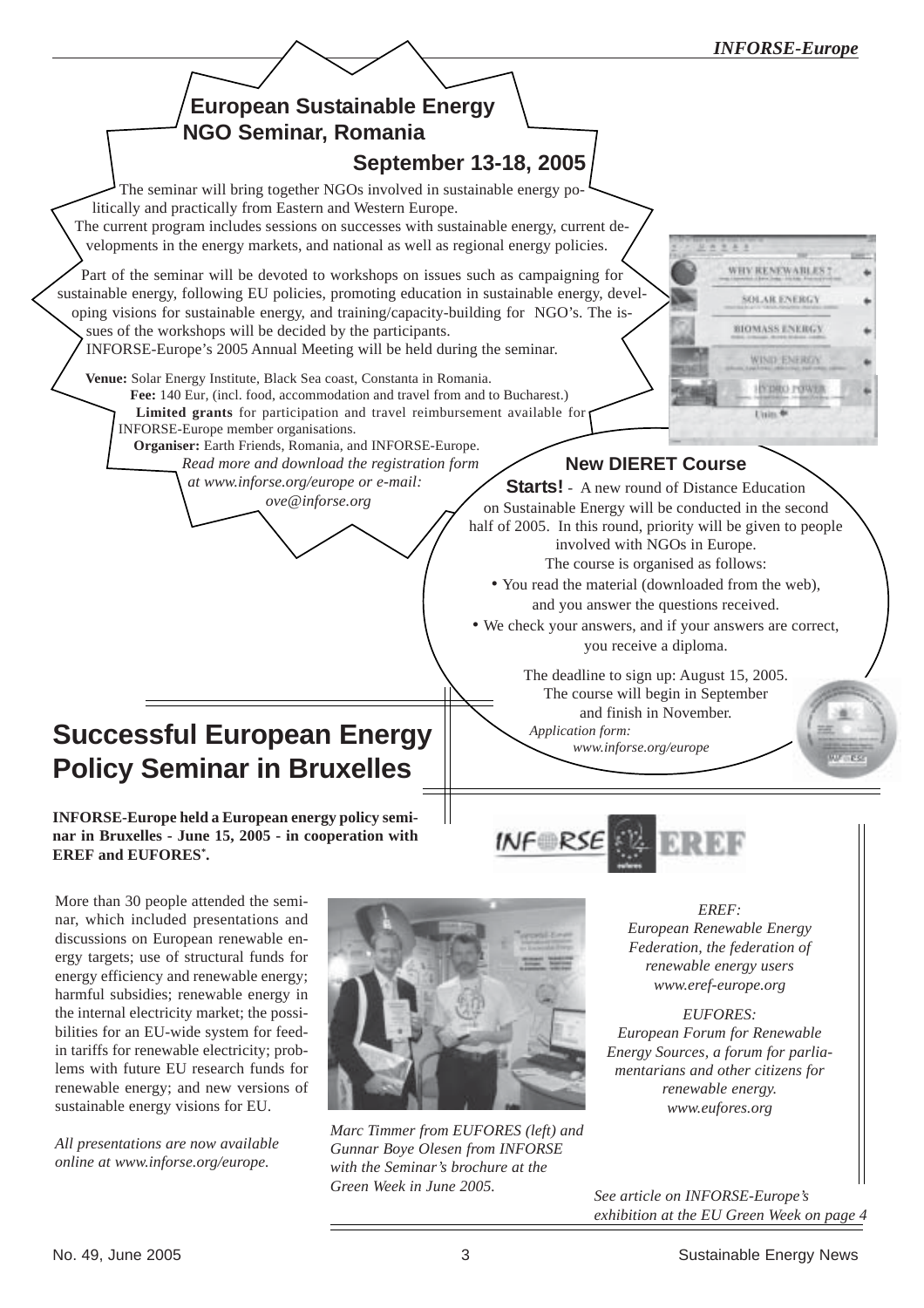#### **Interactive INFORSE-Europe Exhibition at EU Green Week'05 , Brussels, Belgium** The Sun shone on: **S**eminars,

INFORSE-Europe got the possibility to exhibit among the 60 exhibitors at the EU Green Week.

Several hundreds of the 4000 conference participants stopped at our stall. People had fun with the Quiz, asked, and learned about us. Among the visitors were: People from the EU Commission, NGOs, municipalities, invited conference speakers, and students from Brussels. **INFORSE-Europe** International Natwork for Sustainable Energy

**HOS Network For** 

**S**chool, **S**uccesses, **S**en. (Sustainable Energy News)

**S**trategy,

**What are we doing?** - **See our brochure** explaining INFORSE-Europe's activities, and includes the list of the 67 NGO members.



*The INFORSE-Europe team was: Judit Szoleczky, Gunnar B. Olesen, Guillermo M. Cenizo.*

#### **How Much Do You Really Know? - Test Yourself ! Quiz - 12 Questions - 5 minutes** Many chose to fill out our Quiz, which was fun! :-) *Photo: Judit Szoleczky tells the right answers to Johannes Urpelainen from FoE Finland.*

#### *More information:*

*- INFORSE-Europe Exhibition, the Quiz with answers, posters, etc. http://www.inforse.org/europe/ GreenWeek05.htm*

*- INFORSE-Europe activities: See this issue of Sustainable Energy News, and www.inforse.org/europe*

*- EU Green Week http://europa.eu.int/comm/ environment/greenweek/*

**Which country are you from? Do we have members or contacts from your country in our online database?** The database includes 800 organisations. Many new and known contacts were found, and corrections were made.



**100 % renewables by 2050? Do you think that it is realistic? See the graphs of the INFORSE Vision !** It raised high interest, and discussion, and a television featured it.  *Photo: Gunnar B. Olesen shows the graphs on the computer screen.*

#### **Seeking Interactive School material? Look and Add !**

The Spanish Television even made an interview with us about our school resource database, where we review educational materials available on the internet in English. Guillermo showed our collection of Spanish links on the computer screen. New links are welcome !





#### **Do you need to know more? Take a free Online Course!**

The DIERET Material with its 300 pages and 450 graphs, was possible to see via the computer. Many learned about the course.



Read about DIERET on page #3.

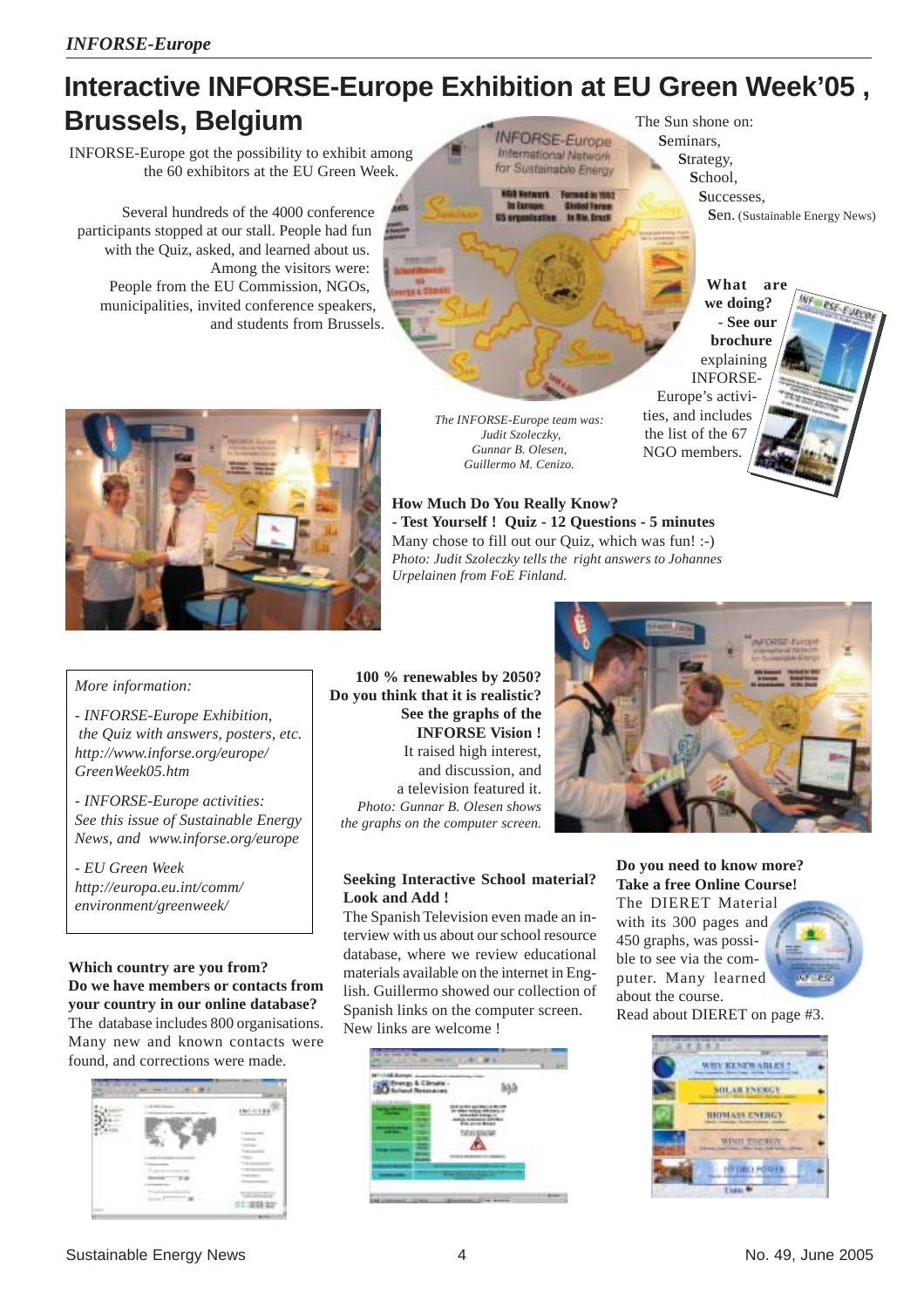# *Compiled by Gunnar Boye Olesen* **INFORSE-Europe's** *INFORSE-Europe Coordinator* **EU Policy update**



#### **New EU Climate Targets**

At the EU prime ministers' meeting in March, they agreed to aim for a 15-30% cut in greenhouse-gas emissions by 2020 for industrialised countries, and confirmed the commitment of EU countries to work for a limit of global warming to 2'C above pre-industrial levels.

The decision was made with the limitation that it is "subject to future cost-benefit analyses and international negotiations". In practice, the countries also have to decide whether the target should be 15%, 30%, or something in-between. The prime ministers did not confirm the EU environmental ministers' proposal of reducing greenhouse-gas emissions by 60- 80% by 2050; but, with their commitment to limit global warming to 2'C above preindustrial levels, it is hard to see how the goal can be met with lesser measures.

The higher end of the reductions, 30% (and 80% by 2050) is, according to the scientists, the minimum required to limit global warming to 2'C, and that only if applied throughout the industrialised world.

#### **EU Parliament Agrees on Targets for Efficiency**

On June 7, the EU Parliament agreed to ask for stronger targets for energy efficiency in the proposed *"Directive on energy end-use efficiency and energy services"*. They asked for progressively increasing targets of 1%/year for the first 3 years (2006-2008), 1.3%/year for the next three years, and 1.5%/year for the following three years. In addition, they asked for higher targets for the public sector, starting with 1.5%/year. The Parliament also proposed that the targets should be mandatory.

Environmental NGOs and the energyefficiency industry had asked for higher targets, similar to the INFORSE-Europe position of 2-3%/year. This is what is needed to use the full cost-effective energy efficiency potentials, and if the efficiency gains are to lead to reductions in energy consumption.

The EU energy ministers will discuss the targets at their next meeting on June 28. Unfortunately, the indication is that they will propose a lower target: 1%/year for the first six years, no special target for the public sector, and no mandatory targets only indicative. Because of the disagreements between the Parliament and the EU countries, the proposal is expected to go for a second reading with additional negotiations in the second half of 2005.

On one issue there seems to be agreement: energy-efficiency targets are defined as targets for the reduction in energy consumption resulting from energyefficiency improvement activities.

#### **South Eastern European Energy Markets Postponed**

A common electricity and gas market for the Balkans, following the rules of the EU internal energy market, has been under discussion for some time; but the agreement is delayed and it will not be signed this spring as the EU presidency had hoped.



#### **Green Paper on Energy Efficiency**

The Commission is preparing a Green Paper on energy efficiency that will be launched this June. It is expected that the paper will propose to extend the buildings efficiency directive to cover existing buildings as well as new initiatives for energy efficiency labels.

#### **Trans-European Networks new guidelines**

The new guidelines for priority projects for electricity and gas are still being discussed in the EU Parliament. The EU energy ministers are expected to reach a common agreement at their meeting on June 28. Unfortunately, neither the Parliament nor the energy ministers have followed the environmental priorities proposed by INFORSE-Europe and other NGOs, nor have they agreed to the proposals for reducing environmentally harmful state aid that is creating unfair competition on the electricity and gas markets.

#### **Ecodesign – Almost Agreed**

The ecodesign directive that will provide a framework for energy-efficiency standards is in practice agreed, while the formal decision is expected in July, almost two years after the proposal was launched by the EU Commission.

#### **Biomass and Heating**

The Commission is preparing a strategy for biomass use, responding to the slow development of biomass in EU compared with prior expectations. The strategy is expected to be unveiled in the second half of 2005, and is expected to include actions to promote biomass for heating. Biomass and other renewables for heating were also addressed by two initiatives for a renewable energy heating directive:

- in a joint statement released on April 7, more than 40 NGOs and renewableenergy industry organisations called for a directive and targets supporting renewable energy for heating and cooling.
- the EU Parliament will make its own initiative report on the issue. On June 7, Mechtel Rothe (MEP, Socialist) announced that she will be rapporteur for the initiative. It is expected that she will present a draft report to the Parliament Committee responsible for energy policy in Autumn 2005.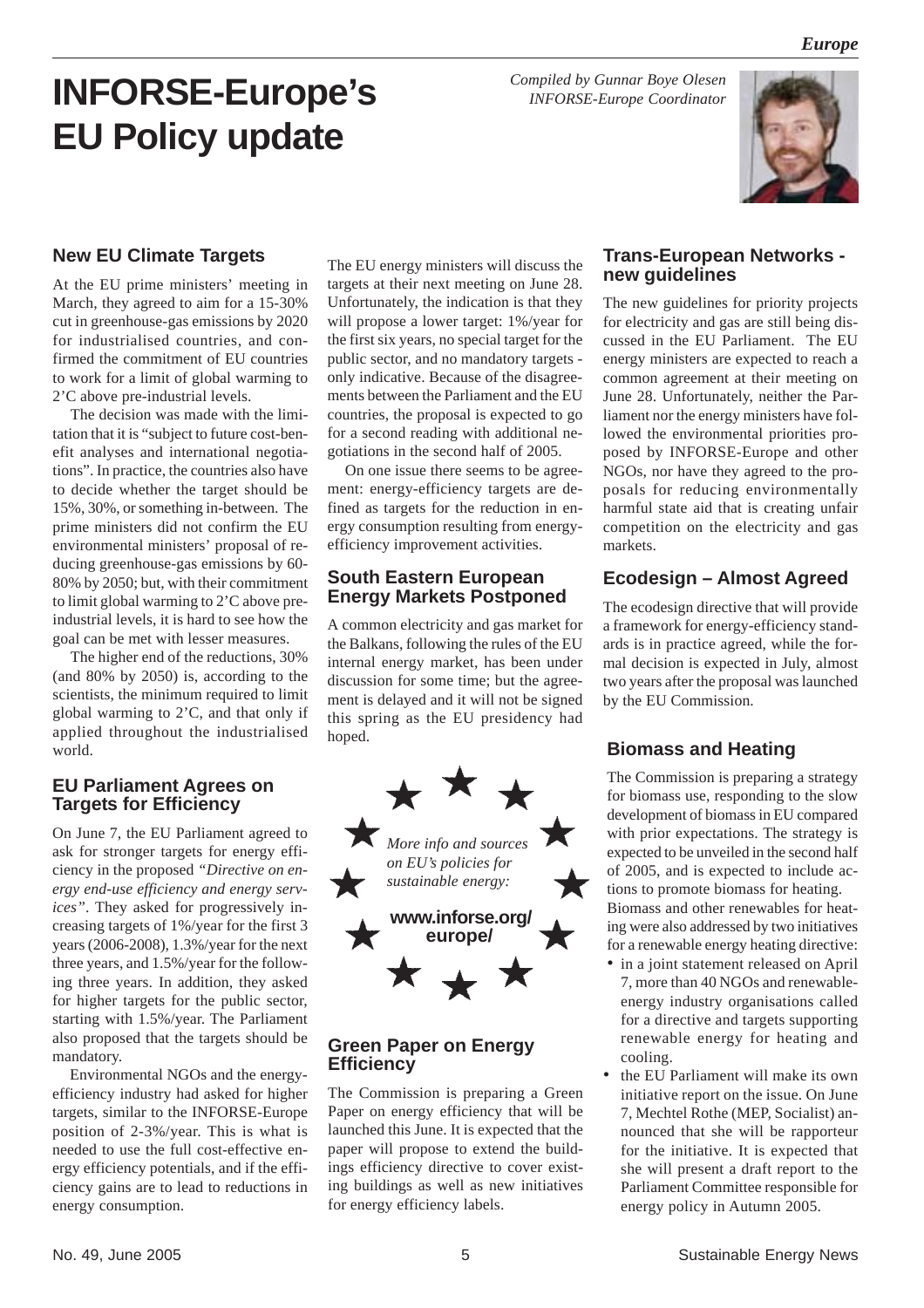#### *EU Policy update continued from the previous page*

#### **More Biogas and Record Biofuels Increase in 2004**

In the 25 EU countries, the production of biogas, including landfill gas, increased by 9% from 2003 to 2004 according to the Biogas Barometer from Eur'Observ'ER project. The largest increase is in the UK, which is also a leader in the field, mainly because of its extensive use of landfill gas. Second in biogas production is Germany. The total production, 180 PJ in 2004, is still far from the potential of 8-900 PJ. If the trend continues, the production in 2010 will only be 60% of the Renewable Energy White Paper target of 630 PJ.

Use of biofuels is growing faster in EU, 26% from 2003 to 2004, where the production was 2.4 mill. tons, equivalent to 120 PJ. More than 40% of the biofuels market is in Germany and almost 80% of the biofuel is biodiesel. For biofuels, the current growth rate will only lead to a production in 2010 of 50% of the target of 750 PJ that is included in the White Paper and in the biofuels directive; but this directive enters into force only this year, and it is likely that this will strengthen development.

*More information: www.eufores.org*

#### **Solar Thermal Catching Up**

With  $1.5$  mill.  $m<sup>2</sup>$  of glass-covered solar thermal collectors installed in 2005 in the 25 EU countries, this market has increased for the second year in row. If the market growth of 2002-2004 of 22%/year continues, there will be about 36 mill.  $m^2$  of solar thermal collectors installed in 2010, of which more than 80% will be glasscovered. This is, unfortunately, just 30% of the expectations of the White Paper for Renewable Energy and a tiny fraction of the potential of this technology. EU's part of global solar thermal installation is only 9%. The Chinese part is 78% (and the rest of the world's 13%). The current solar thermal energy production is about 25PJ in EU.

*More information: www.estif.org, and www.eufores.org*

# **Hungary: Biomass "boom" FRICHT FRICHT CONSET AND THE PRICE CALL AND THE PRICE OF THE PRICE OF A PART COORDINATOR**



Hungary has a non-ambitious target for 2010 to produce 3.6% of its electricity from

renewables. Even so, huge projects have been undertaken in the past two years based on wood energy. The total capacity now is 225 MW, which requires ~800,000 t/year wood-chips from forestry. There are debates about these projects regarding their efficiency, as well as about their environmental and economic sustainability.

The common features of these projects are that they are realized as Joint Implementation investments and that these power plants were all formerly coalfired, with high CO<sub>2</sub> emissions. Therefore, they were forced to change their technologies to run on renewable biomass, to avoid closing down.

Hungary has a huge potential energy supply in the form of its different types of biomass.

For instance, there are almost one million hectares of arable land, that will be taken out of cultivation in the near future. Some of it could be used for producing energy crops or energy forests. Strategies are being discussed to use this potential to best advantage.

The Energy Club Hungary, with other Hungarian NGOs, recognized the potential of biomass to increase the use of renewable energy sources; they recognized the possible environmental barriers as well.

Consequently, the Energy Club organized regional forums where – with the help of experts – local decision-makers and farmers were given information about the environmental, financial, and legislative aspects of biomass potential and energy plantations. These events were held early in 2005 in two regions where the highest biomass potential is available and where the lowest GDP is produced. The Energy Club also published a handbook about the crucial points of planting energy crops or

forests (See the front page photo). The question of rational use of

biomass as an energy source needs more discussion among experts, decisionmakers, farmers and NGOs in the future to create the economic and environmental conditions for rational use of biomass potential in Hungary. The Energy Club started to work on this issue with WWF Hungary and other NGOs.

We also have consulted foreign experts, NGOs from neighbouring countries. The latest meeting was on the 19-20<sup>th</sup> of May in Olomouc (CZ), where NGOs discussed the question of barriers of spreading renewables. This meeting was organised by Hnutí Duha (CZ), and various NGOs participated from the four "Visegrád-countries". The participants decided to facilitate the exchange of information among the organisations in the region and to initiate writing a resolution on environmentally friendly biomass utilization.



*The team of Energy Club Hungary showing Interactive Climate Posters at the EU Green Week'05. The posters are also available in English, and downloadable from the internet See article on the Green Week on page 4. On the photo (from left to right): Rita Szántó, Ada Ámon, Nelli Tóth, Péter Kardos.*

*More information: kazai@energiaklub.hu www.energiaklub.hu*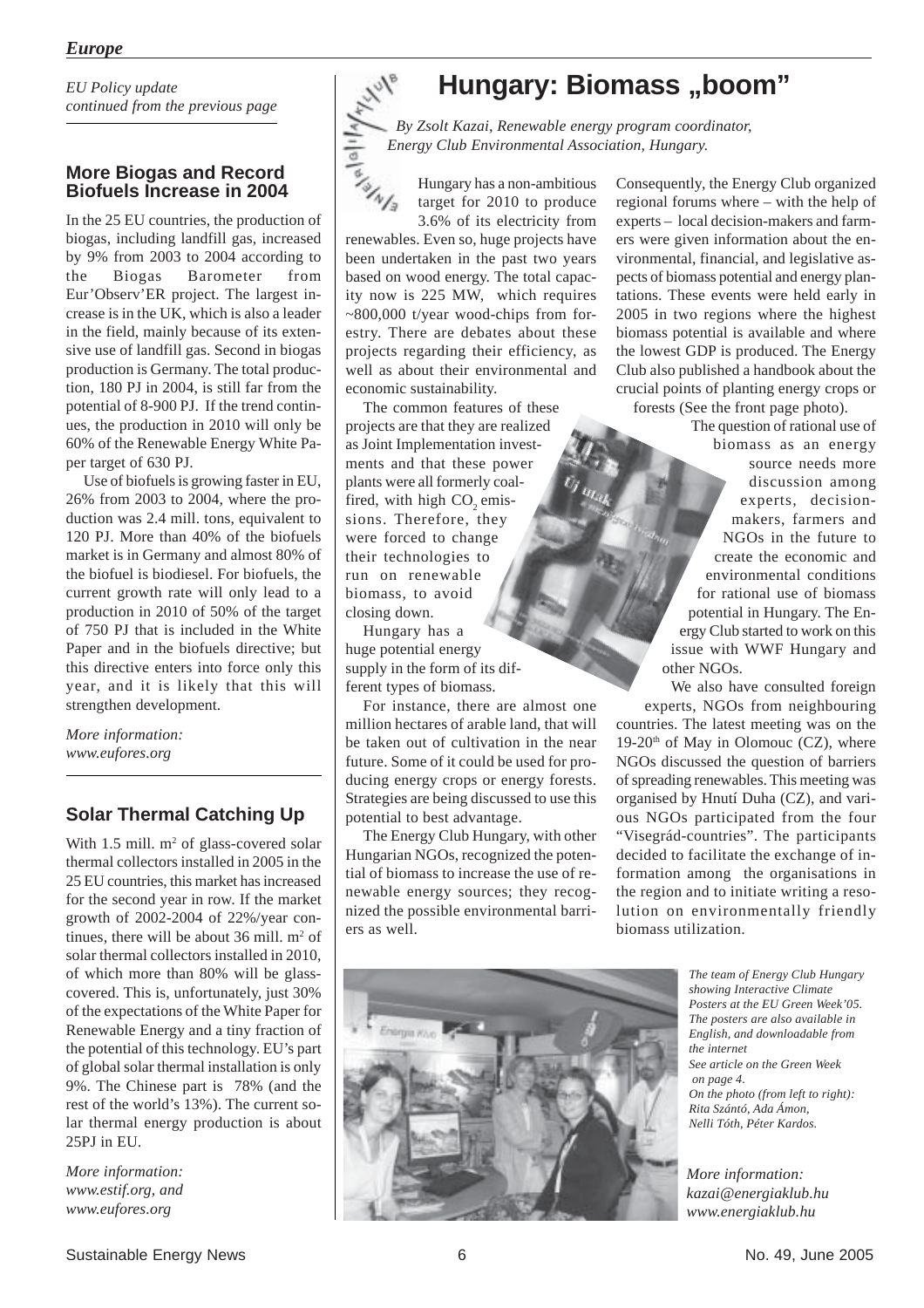#### **Greece: "Don't change the climate, change policies!"**

*By Haris Konstantatos, MEDITERRA-NEAN S.O.S,.Greece.*

#### **Greece in the Kyoto period: (Non) business as usual.**

Greece is expected to exceed the  $+25\%$ target for the Kyoto Protocol in 2008- 2012 and maybe reach +35-45%. The main polluter is "DEH", the national power company, responsible for approximately 55% of emissions. Energy production is over-dependent on coal (67%) and oil (17%). Moreover, the trend for electricity demand is expected to rise by more than 3% annually, as in recent years.

The country has the obligation to reach 20,1% of renewable electricity production by 2010, but presently the wind-generated electrical capacity is extremely low, only 6,5% (approx. 375MW) of the total. Some of the serious obstacles to the development are administrative / market inflexibilities and inadequacy as well as non-cooperation of distribution networks.

## **Russia:**

#### **"Energy & Us" Competition**

For the 2nd year, at the end of April, the competition "Energy and Us" took place in Apatity in the far north of Russia.

Pupils and teachers from all educational organizations of the city of Apatity and five other towns took part in this action. The competition was organised by activists of GAIA, specialists of a scientific centre, and of a newly created public energy efficiency centre. About 200 works were presented. The categories were: literature works – tales, stories, poems; art works – drawings and placards, projects, scientific investigations. The competition revealed that teachers and pupils of the secondary schools are not so well educated in the subject of energy saving.

Thus, a plan is being made for an educational seminar in 2006.



*One of the posters: An old lamp is speaking with a new energy-efficient lamp using the words of a famous tale written by Pushkin.*

*Contact: GAIA, Apatity, Murmansk, Elena Kruglikova, gaia@aprec.ru.*

*The members of Ecologists Greece and Greek Ecologists Without Borders, made a common anti-war ecological call in March 2005. They say: NO for the oil-economy! NO for other blood for oil! NO for a new race of nuclear!*



*Photos from the demonstrations in March 2005 http://homepages.pathfinder.gr/ecologists*

There have been delays and shortcomings in the design and implementation of coherent strategies for combating climate change in Greece. The issue is low on the public opinion agenda, there is a lack of fiscal/tax incentives for energy-savings and renewables, and little, if any, promotion of more environmentally friendly means of production, transportation and consumption, such as trains, tramways, etc.

The lack of efficient climate policies for Greece will have serious negative environmental, social, and economic impacts in the near future. Some sectors of Greek industry will be forced to buy extra carbon credits to pay for polluting, while adaptation to a quicker pace of actions and future international/EU climate-related policies will be more difficult.



*MedSOS is an environmental and social NGO, active since 1990. It supports the implementation of the Kyoto Protocol, through the promotion of energy-saving methods and renewable sources. It became a member of INFORSE in 2004. The latest magazine MedSOS published has the theme on renewable energy. More: www.medsos.gr, haris@medsos.gr.*

#### **NGOs Want Decommissioning**

In Russia, NGOs from the regions of Moscow, St.Petersburg and Murmansk are cooperating on the joint project, *"Decommission of old nuclear reactors"*. Old reactors cause some of the most serious problems in Russia as well as in other parts of the world. All aspects of these problems are in the focus: technical, technological, financial, and political. The main goal is to make the discussion concerning decommission transparent to the society, to raise this problem to the level of open political discussion. On April 26, the 19th anniversary of Chernobyl, the project's website was presented during a press conference held in Murmansk.

*Contact: www.decomatom.org.ru .*

#### **Anti-Nuke Camp, August '05**

On August 4-11, 2005, the 6th Russian Anti-nuclear Camp will take place near Ekaterinburg. Ecodefense invites activists from environmental and other non-governmental groups to submit applications for participation in the camp. The camp will focus on dangerous radioactive waste import to Russia, access to information etc. Registration until July 10. 2005. *Contact: Ecodefense, www.antiatom.ru, e-mail: ecodefense@gmail.com.*

## **Moldova:**



#### **Successful Energy Savings**

In Moldova, the opportunities for very cost-effective energy savings have been proven by a number of new demonstration projects and trainings.

In a dairy, insulation of roof and cold storages had a payback period of less than two years, while in a chicken farm, energy efficiency combined with a biogas plant had a payback time of less than 0.6 years.

Even better were improvements in the production of foam concrete, where the investment was paid back in less than three months with savings in energy and materials.

*All this is part of the work of CPEE (Cleaner Production & Energy Efficiency Centre), an INFORSE member.*

The activities of this projects were supported by EU's TACIS program.

#### *Information:*

*CPEE, Moldova, att. Petr Comarov, e-mail: petr.comarov@cpee.md http://www.cpee.md.*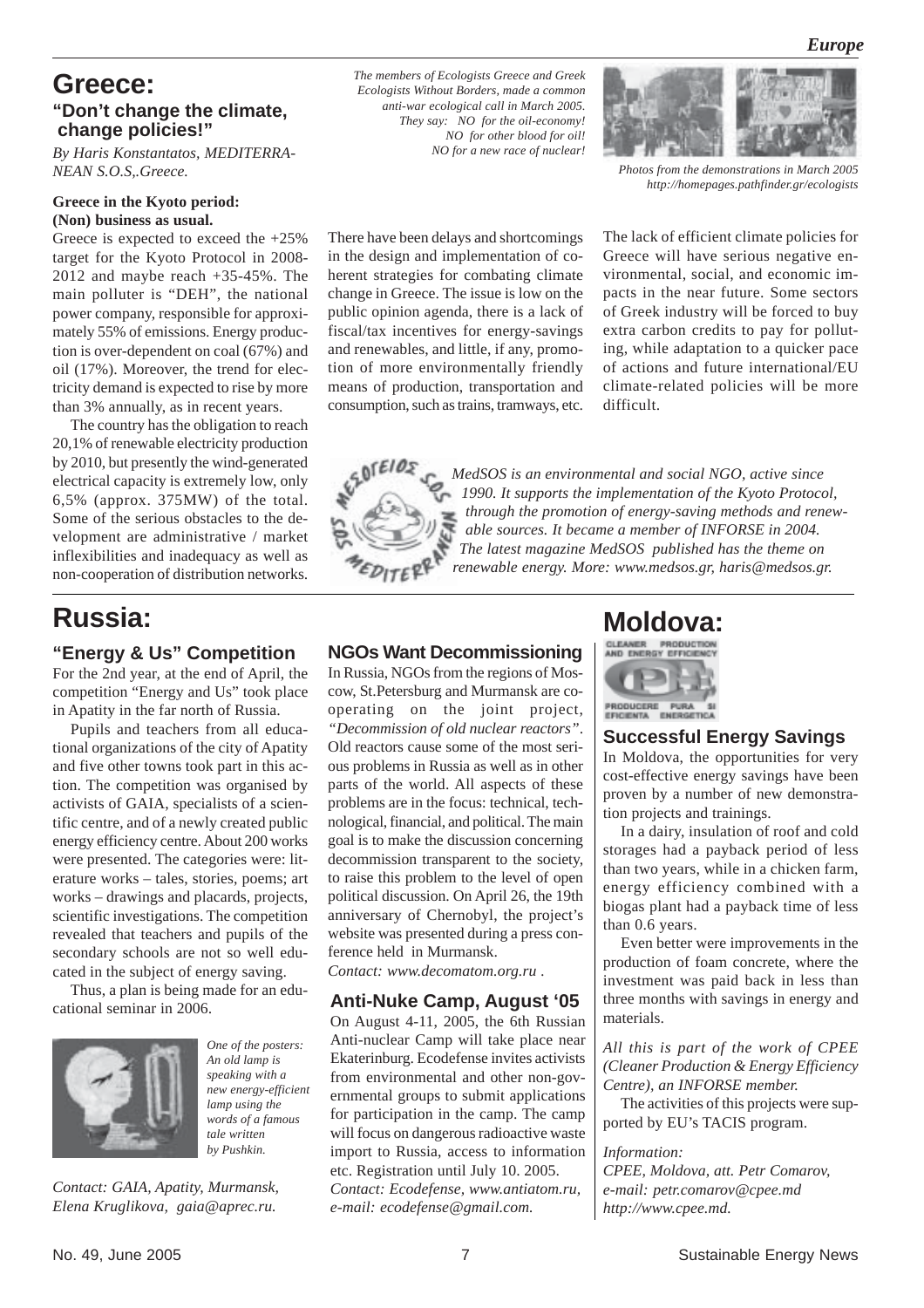## **Wales: NGO Network Launched**

#### *By Amanda Roll Pickering, SEW / CAT; Wales UK.*

The founding members of the new network Sustainable Energy Wales (SEW) include 2 INFORSE members: West Wales Eco Centre, The Centre for Alternative Technology (CAT), and Awel Aman Tawe, Carmarthenshire Energy Agency, Conwy Energy Agency, Mid Wales Energy Agency, South East Wales Energy Efficiency Advice Centre,

Members came together at CAT on Thursday, 17th March, 2005 to launch their new network to provide renewableenergy advice.

Sustainable Energy Wales is a single network to encourage the development of renewable energy for householders, community and micro businesses across Wales. Members all belong to not-forprofit organisations already working in the field of renewable energy and energy efficiency.

The members believe that the objectives of SEW cover many activities which are timely and are clearly needed to assist in the achievement of Welsh targets for the reduction of  $CO_2$  emissions, the elimination of fuel poverty, and improvements in health.

The creation of a single network to encourage the development of renewable energy for householders, community and micro businesses across Wales is welcome as it will enhance and strengthen the valuable role of the existing Welsh Energy organisations. This development will undoubtedly be of great help in meeting Welsh social and environmental targets along with those of our own organisation.

> *More info: info@cat.org.uk. amanda.rollpickering@cat.org.uk.*



## **Cyprus: Solar-powered Crushing to Recycle Cans**

*By Dr. Erzat Erdil, Environment and Energy Association, Cyprus, Turkey*

The project "Recycle a Can to Repel Cancer", run by the Environment and Energy Association with support from the UNDP/ UNOPS, involves crushing of soft-drink metal cans for recycling, with profits going towards local cancer research.

A well organized collection and recycling of these cans recover part of the energy-effort cost, and reduce environmental hazards.

An additional great attraction of the project is that only solar energy is used in all stages of the process. Photovoltaic modules provides electricity.

The campus of Eastern Mediterranean University at Famagusta was chosen as

the pilot area where, presently, large numbers of metal cans, about 8000 per day, are damped into rubbish bins. Mostly, the cans are manufactured using tin (having a magnetic property) or an aluminium alloy (non-magnetic). They are separated in the "Separator Unit" and fed into the "Crushing Unit" where the volume is reduced to one-fifth to increase packing density.

*Info: erzat.erdil@emu.edu.tr*

*Photo: Both units are on wheels so that demonstrations can be made at different locations, especially at schools to help further educate the youngsters regarding needs for clean environment and sustainable energy.*







## **Czech Republic: Solar-Trac Seeking Cooperation**

*Max Vittrup Jensen, PermaLot, Czech Republic*

The Solar Trac is a solar-powered tractor. It is a weeding or planting platform as well as a light transport vehicle, providing lower running cost, less noise, no pollution, and a better work environment.

The Czech PermaLot group behind the Solar Trac is very interested in starting a cooperative effort to produce the Solar Trac in the Czech Republic. It also seeks similar cooperation with NGOs in developing countries.

It is powered by 8x100-watt built-in PV panels in the

roof. The initial SolarTrac was developed for organic agriculture in Denmark and has been in use for 3 years without charge from the grid. Presently, the Solar Trac is used in PermaLot's permaculture orchard, which produces about 25 tons of apples every year.





*More information: PermaLot, Podolí 3,Bouzov, Czech Republic. max@permalot.org, www.permalot.org,*

*. PernaLot is a Czech NGO established in 2000, and also organising summer camps.*

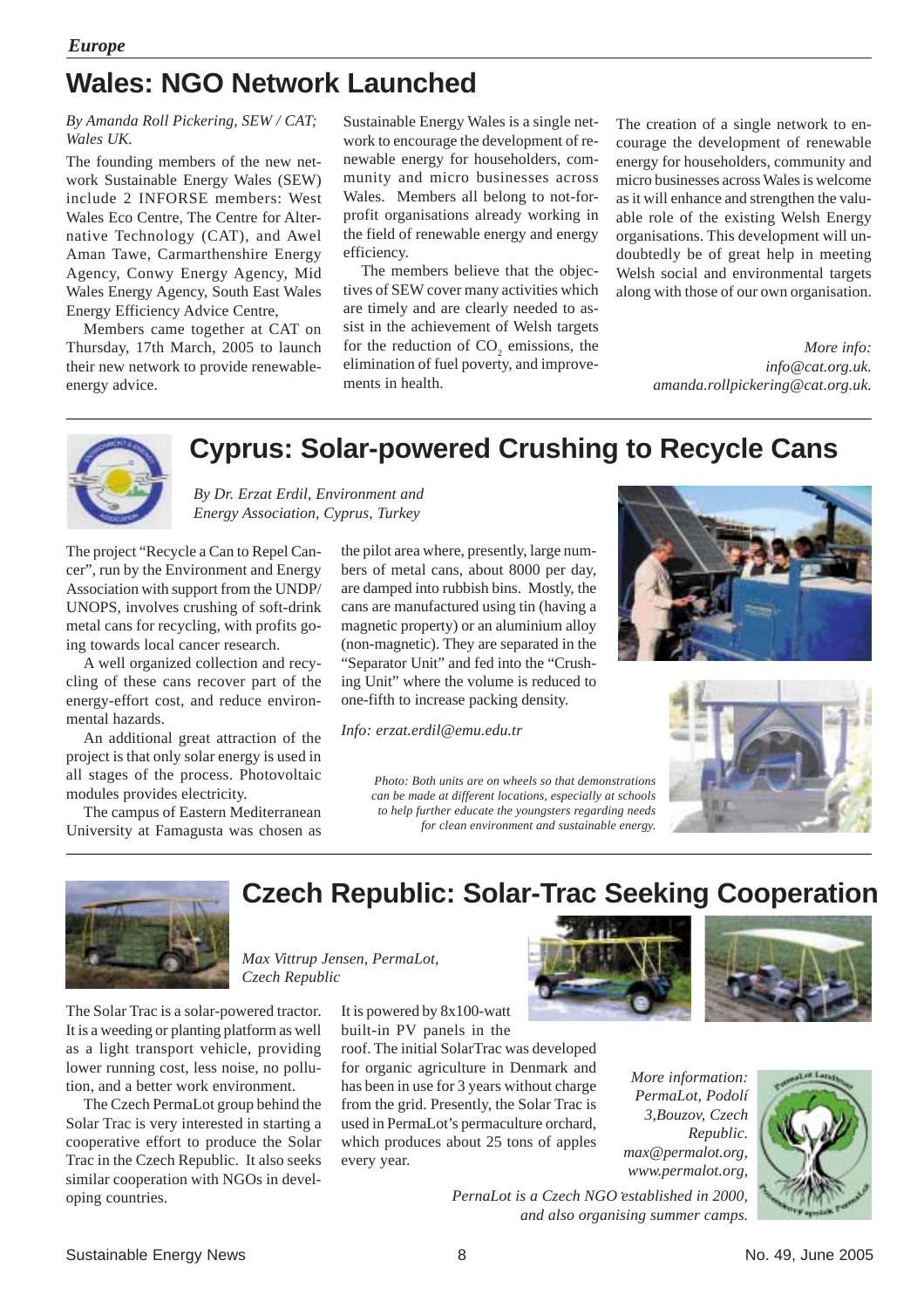#### *Americas/Africa*

## **Uruguay: X CEUTA Solar Workshops**

*By Gerardo Honty, Uruguayan Centre on Appropriate Technology (CEUTA) INFORSE member organisation.*

During 2004, CEUTA developed 12 workshops on solar energy in different towns of the countryside in Uruguay. About 500 people participated in these workshops, which aimed to teach how to build solar stoves and ovens, solar water heaters, and solar dryers. Later on, CEUTA kept in contact with participants by telephone to monitor their experiences.

On March 11-12, the National Meeting on Solar Energy took place, bringing together 30 people of those involved in the previous workshops who had built their own solar equipment. The main goals of the meeting were to allow participants to exchange insights, to plan future ac-



tivities, and to exhibit solar self-made equipment to the general public in front of the City Hall of Montevideo, the capital of the country. Equipment such as boxovens, panel- and parabolic-kitchens, water-heaters, and dryers were presented at this exhibition.

At the same time, a conference with experts on this field was taking place. Authorities of the public electric utility, specialists from the National University, and stakeholders participated in this event and gave their vision of the possibilities for solar thermal energy in Uruguay.





*Info: CEUTA, Ph/fax: +598-29028554/ -29024547, e-mail: ceuta@ceuta.org.uy energia@ceuta.org.uy .*

## **Uganda: Energy Efficiency - a Necessary Step**



*Timothy Byakola, Climate and Development Initiatives (CDI), Uganda, INFORSE regional coordinator*

Scenes of local people scampering to disconnect illegal power connections on seeing the red-coloured UEDCL\* motorcycles are a common feature in many small suburbs around Kampala City.

With heavy funding cuts, privatisation, and a government regulatory policy aimed at the private sector taking over provision of energy services, power tariffs in Uganda have gone up more than three times since 2001, and they are still increasing.

Uganda's power demands are estimated at 330 MW, but drought conditions reduce the operational capacity to 215 MW, causing rampant load sheddings. The country is now forced to import between 10 to 15 megawatts from neighbouring Kenya during peak time. This importation translates to an additional cost to the power sector that is estimated to be 17.9 billion Uganda shillings (8.5 mill. Eur) per year. The regulatory authority argues that these imports are responsible for the upward adjustments in power tariffs.

Energy demands in Uganda have tremendously increased because of the economic growth rate, which is currently riding at above 6%.

To complement present generation deficits, a massive 50-MW thermal generator was commissioned in May of this year (2005). But the thermally produced power is substantially more expensive than hydropower.

With the current rising energy costs, it has now become necessary that consumers take efficient utilization of energy more seriously.

Consumers' lack of awareness of efficient technologies on the market, the relatively high initial costs of the technologies, and limited expertise in energy management are some of the barriers that have been identified to efficient energy management.

Therefore, to create more public interest in efficient energy utilization, the Ministry of Energy and Mineral Development and other partners organized a national event, the "Energy Efficient Week", with the theme "Save Energy Save Money". The campaign started on 23-28 May 2005.

*\* UEDCL is Uganda Electricity Distribution Company Limited.*

Activities of the week included:

- a one-week exhibition by dealers of energy-efficient technologies;
- a one- hour program by the Hon. Minister and Commissioner for Energy Resources Department on Uganda Television;
- a series of newspaper articles sensisitizing consumers to efficient use of energy; and
- the development of information materials by NGOs.

Aside from the above initiatives, there is need to conduct training sessions on energy efficiency and audits among energy users like industries, institutions, hotels and commercial buildings.

In conclusion, it is necessary to implement strategies that increase awareness among communities on energy efficiency issues with a view to enabling better energy management and to creating cost savings. It is also important to focus on the education of local governments and their staff as well as of other service providers who are responsible for local area budget allocations and monitoring.

*More info: CDI, P.O.Box. 8849*

*Kampala,Uganda. Ph: +256 41342685 acs@starcom.com, www.inforse.org/africa*

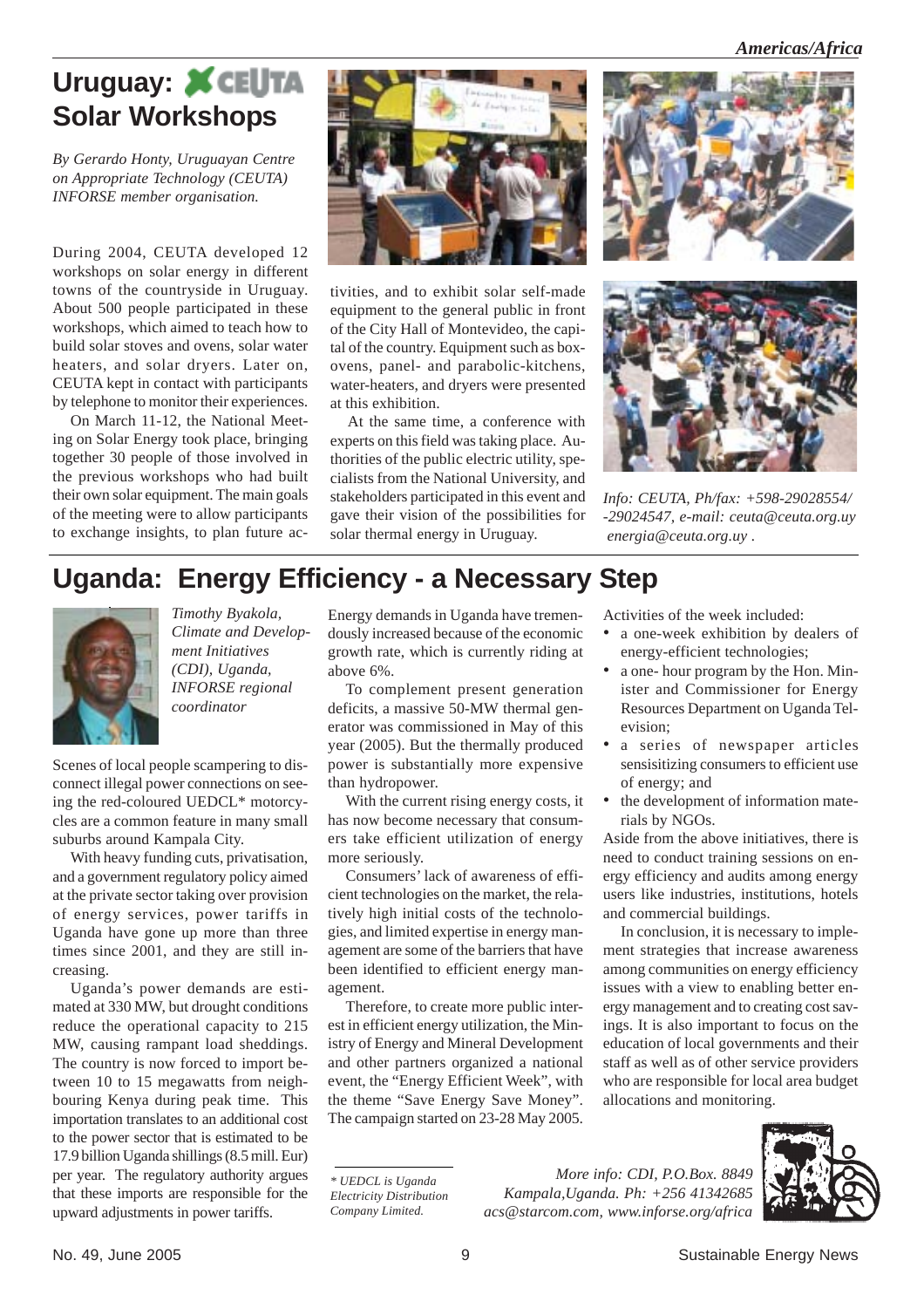

*Sent by Eco Conscious Developments (ECODEV) - an INFORSE member in Nigeria - a volunteer based NGO founded in 1998.*

ECODEV is aiming to introduce sustainable energy in Nigeria.

In 2004/05, the program director of ECODEV, Tony Okpokam, had the opportunity to be trained in matters of wind energy at the Institute for Sustainable Energy Technologies (ISET) at the university of Kassel-Germany. The training brings to ECODEV the necessary technical skills to research, plan and implement renewable energy technologies in our corner of the globe.

In November, 2004, ECODEV participated in the international conference on renewable energy in Nigeria. The Conference was organised by One Sky a Canadian based NGO, which recently formed a Canadian Renewable Energy



*Photo: Tony Okpokam from ECODEV Nigeria climbing up in a wind mill tower in Germany as part of his training.*

Alliance (CanREA). The conference culminated in the creation of Cross River renewable energy network, of which Bassey Oben, ECODEV representative, is on the coordinating committee.

*More information: ECODEV, email: ecodevelopments@yahoo.com www.ecodev.freeservers.com, One Sky att. Nikki Skuce, e-mail: nikki@onesky.ca, Read about the conference at www.onesky.ca/energetics.html.*

# **Events**

August 4-11, 2005 **6th Russian Anti-Nuclear Camp, Ekaterinburg** Info: http://www.antiatom.ru *Article on page no. 7*

*August 16 – 21, 2005* **INFORSE/AGREE.NET Seminar, Solta, Croatia** Info: Green Action, daniel@zelena-akcija.hr http://www.inforse.org/europe **INFORSE-Europe Event.** *Article in issue #48 page no. 4*

*September 12-18, 2005* **INFORSE-Europe Seminar, Romania** Info: Earth Friends Romania, INFORSE-Europe earthfriends@rdslink.ro, ove@inforse.org http://www.inforse.org/europe **INFORSE-Europe Event.** *Article on page no. 3*

September, 19 - 23, 2005 **"Renewable Energy of the XXI Century" Crimea, Ukraine** Info: renewable@ukr.net, Institute for Renewable Energies, National Academy of Sciences of Ukraine.

*November 14-16, 2005* **The First Central-Asian Conference on Renewable Energy, Karaganda, Kazakhstan** Info: ECOmuseum, REA, INFORSE-Europe bc\_conference@nursat.kz, ove@inforse.org www.ecomuseum.freenet.kz http://www.inforse.org/europe **INFORSE-Europe Event.** *Article on page issue #48 page no. 4*

*November 28-December 9, 2005* **Climate Convention COP 11, Montreal, Canada** http://unfccc.int/2860.php

## **South Africa: 50% Renewable Energy by 2050**

In April 2005, Sustainable Energy and Climate Change Project of Earthlife Africa launched the independent study: '*The Potential of Renewable Energy in South Africa*'.

It looks at long-term prospects for energy development, on a time-scale consistent with the anticipated lifespan of major investments currently being planned, e.g., thermal power plants. It explores the potential for developing local industries in renewable energy technologies (RETs). The study factors in potential high rates of economic growth and moderate assumptions regarding energy efficiency. This study clearly demonstrates the credibility of a target of obtaining 50% of the country's energy from renewable resources by 2050, however unlikely this may appear under current market conditions (and lack-lustre policy implementation). Should greater efficiency be achieved, there can be further reduction of the use of fossil fuels.

*Earthlife Africa is member of INFORSE. Read more about the study and the political processes that the report is part of at: www.earthlife.org.za/seccp/*

## **South Asia:**

#### **South Asian NGO Project for Poverty-Reducing Sustainable Energy Solutions**

This project, which is being organized by INFORSE South Asia, is now operational, with a successful inception meeting in April, a website (see below), and the first report (for Nepal) on the national situation already available on the website.

The report includes a national scenario of energy use, national policies, and constraints for promotion of sustainable energy use.

The work will continue with the finalizing of similar descriptions of the other countries involved (India, Bangladesh, Sri Lanka), identification of organizations for capacitybuilding, and development of manuals for use of sustainable energy for poverty reduction.

The participating organisations are: INSEDA in India, CRT in Nepal, IDEA in Sri Lanka, Grameen Shakti in Bangladesh. and OVE in Denmark.

The project is supported by Danish Small Grant Facility for NGOs.

*Read the development of the project at http://www.inforse.org/asia*



#### **ERRATA:**

In Sustainable Energy News Nr. 48, we highlighted Grameen Shakti, but the contact details were missing.

*Grameen Shakti is an INFORSE member organisation.*

*Please see the missing details: Grameen Shakti Address: Grameen Bank Bhaban Mirpur-2,1216 Dhaka Bangladesh. Ph +880 -2 9004081 Fax:+880 -2 9004314 Ext 103 Email: g\_shakti@grameen.net Web: www.gshakti.com*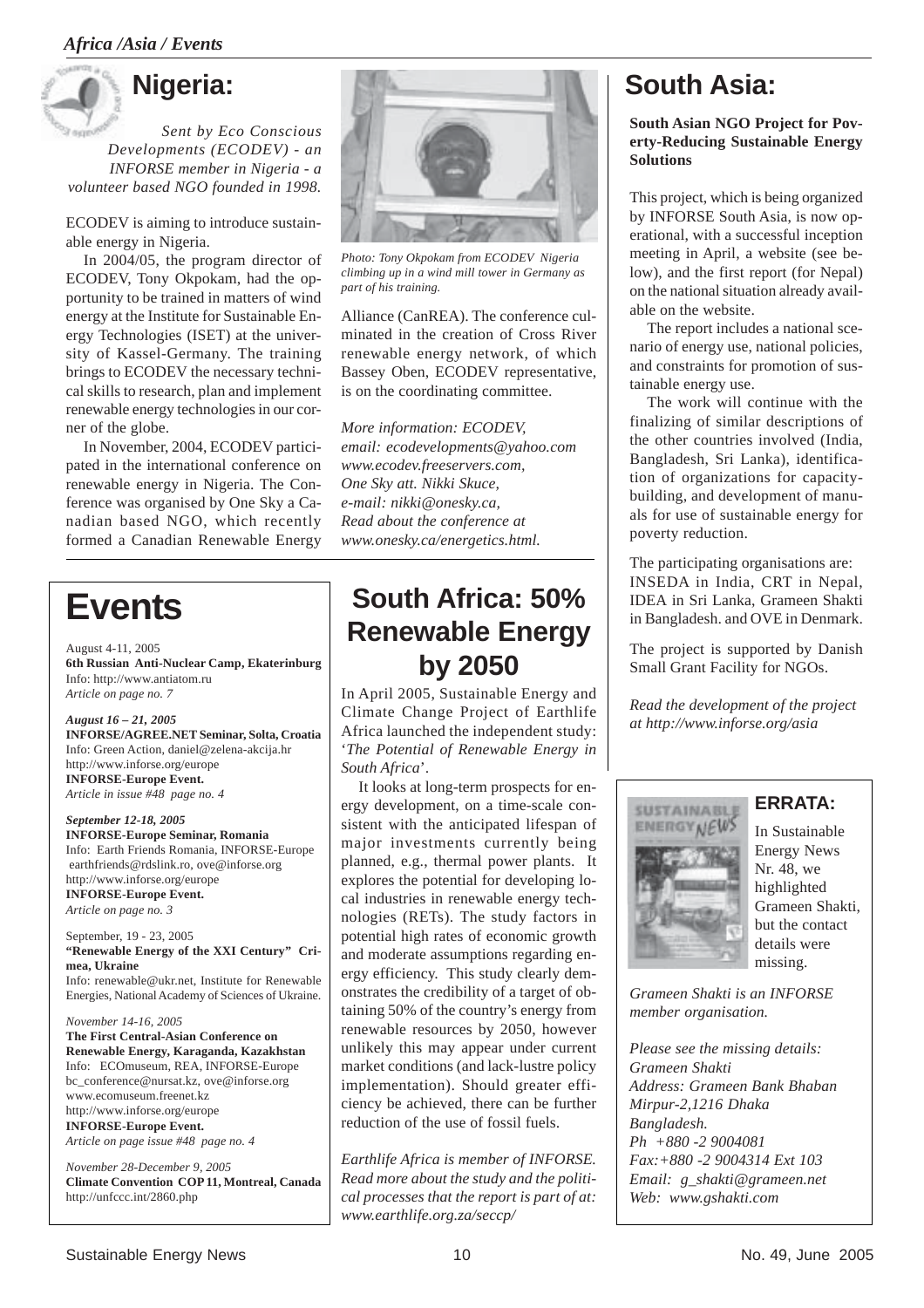#### **Air Pollution & Climate Series**

#### **#16. To Phase Out Coal**

*By Fredrik Lundberg* Coal is a major contributor to greenhouse gases and to other pollutants. About 37% of the world´s emissions of carbon dioxide come from coal. This study presents the structure of the coal industry, its environmental effects, and the possibilities of phasing out the use of coal. *42 pages, 2003,*





*ISBN 91-97369160*

#### **#17. Atmospheric Emissions from Large Point Sources in Europe**

*By Mark Barrett, SENCO, Sustainable Environment Consultants.*

This report presents the worst and the best fossil-fuelled power plants in Europe ranked according to their emissions. It shows that a large number of plants already in operation have fluegas pollutant concentrations much lower than limits values set for the new post-2003 installations in the EU large combustion plants directive.

There can therefore be no doubt as to the possibility of achieving emission levels, by the use of conventional technology. *58 pages, 2004, ISBN 91-97369187*

#### **#18. Status & Impacts of the German Lignite Industry**

*By Jeffrey H. Michel, bachelor degree in Humanities and Engineering from the Massachusetts Institute of Technology.*

Lignite is the main domestic fuel resource in Germany. This study includes a historical treatment of German lignite use and discusses many of the hidden cost involved – excessive greenhouse gas emissions, depletion of groundwater resources, and destruction on hundreds of villages. 95 pages, 2004, ISBN 91-97369195



*Copies can be obtained free of charge.*

b

*All above published by the Swedish NGO Secretariat on Acid Rain Box 7005 S-402 31 Göteborg, Sweden. Ph: +46 31 711 45 15, fax: +46 31 711 46 20, e-mail: info@acidrain.org www.acidrain.org*

#### **Planning & Installing**

*Guides for installers, architects and engineers and for anyone with a practical interest on this field!*

**Bioenergy Systems** *£ 65.00, 268 pages, 2005, ISBN 1844071324*

**Solar Thermal Systems** *£ 65.00, 297 pages, 2005, ISBN 1844071251*

**Photovoltaic Systems** *£ 65.00, 367 pages, 2005, ISBN 1844071316*



- Reviews of the key features of different technologies.
- Guidance for design, installation, maitanance.
- Clear technical details, data tables, illustrative pictures explaining the basics
- Relevant best-practice examples.

- International legal framework and data on selected regional, national and international support programmes are provided. - Review of relevant simulation tools and data on selected support programs.

*The guides were prepared by the German Solar Energy Society (DGS), Ecofys,2005.*

*Published by Earthscan, James & James 8-12 Camden High Street, London, NW1 0JH, UK. Ph: +44 20 7387 8558, fax: +44 20 7387 8998 e-mail: james@jxj.com, www.jxj.com*

#### **Understanding Renewable Energy Systems**



*By Volker Quaschining, professor of renewable energy systems at Berlin University of Applied Sciences.* This book explores the technical principles of renewable energy systems and it also deals with problems of energy industry. The topics are treated bringing together mathematics, engineering, climate studies and economics.

The CD-ROM includes a variety of specialist simulation software and de-

tailed figures from the book.

It is for students of renewable energy at universities or technical colleges as well as scientists and engineers in research and industry.

*33,90* €*, 290 pages, 173 figures, 81 tables, with CD-ROM ISBN: 1-84407-128-6, 2005*

*Published by Earthscan, 8-12 Camden High Street, London, NW1 0JH, UK. Ph: +44 20 73878558, fax: +44 20 73878998 e-mail: earthinfo@earthscan.co.uk, www.earthscan.co.uk.*